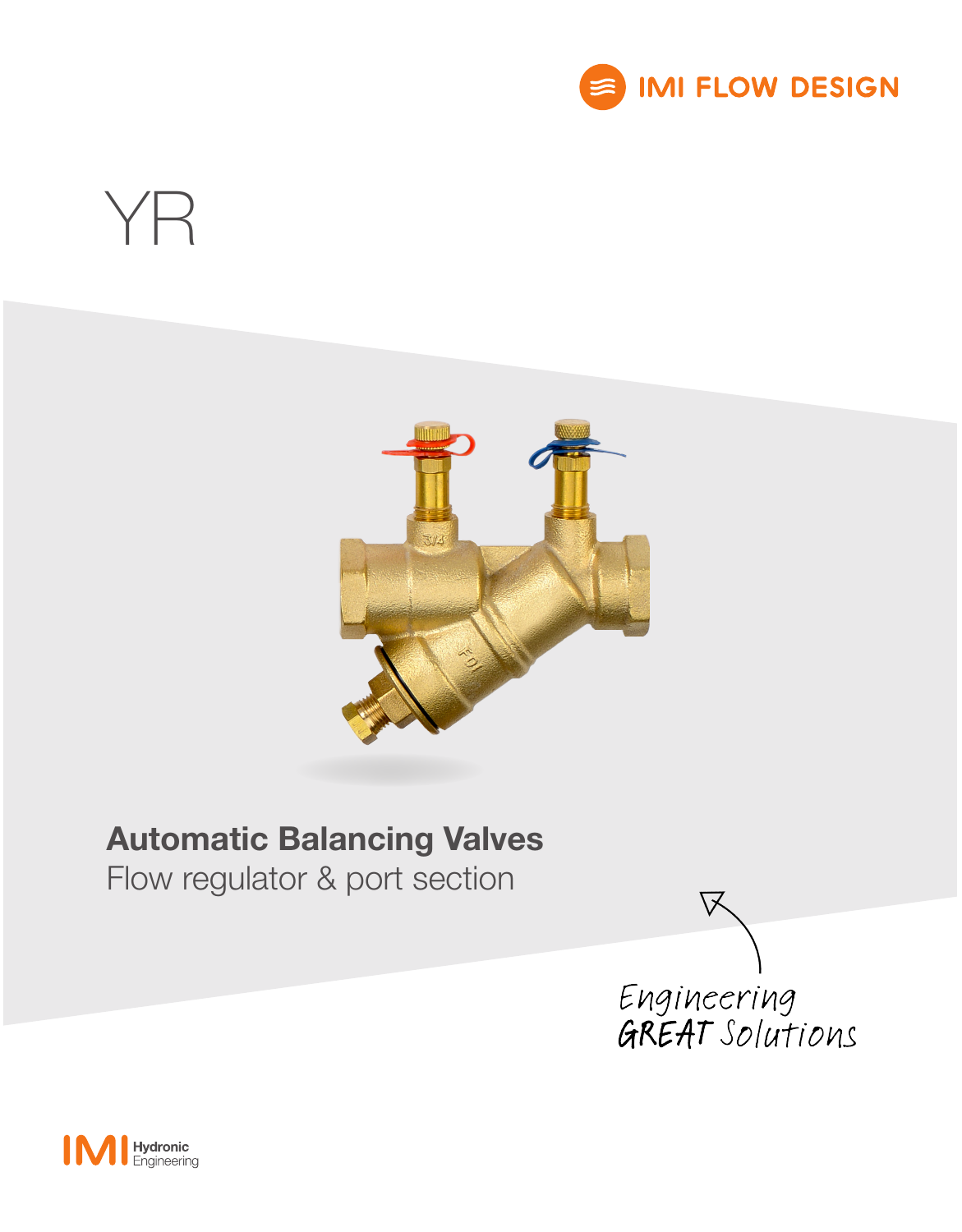## YR

AutoFlow regulator, factory set to automatically limit the flow to within 5% of the specified amount over 95% of the control range. The flow cartridge is removable from the valve body to provide access for regulator changeout, inspection and cleaning without breaking the main piping. Internal wear surfaces of the valve cartridge are stainless steel. Pressure / Temperature ports are standard.

#### Key features

> Flow Regulator Less wasted pumping

> Tamper Resistant

#### Technical description

Application: Hydronic Balancing

Functions: Flow regulator Dimensions:  $1/2" - 2 1/2"$ 

> Removable Flow Cartridge

Pressure class: 400 psig at 250° F



Accuracy: ± 5%

Material: Body: DZR Brass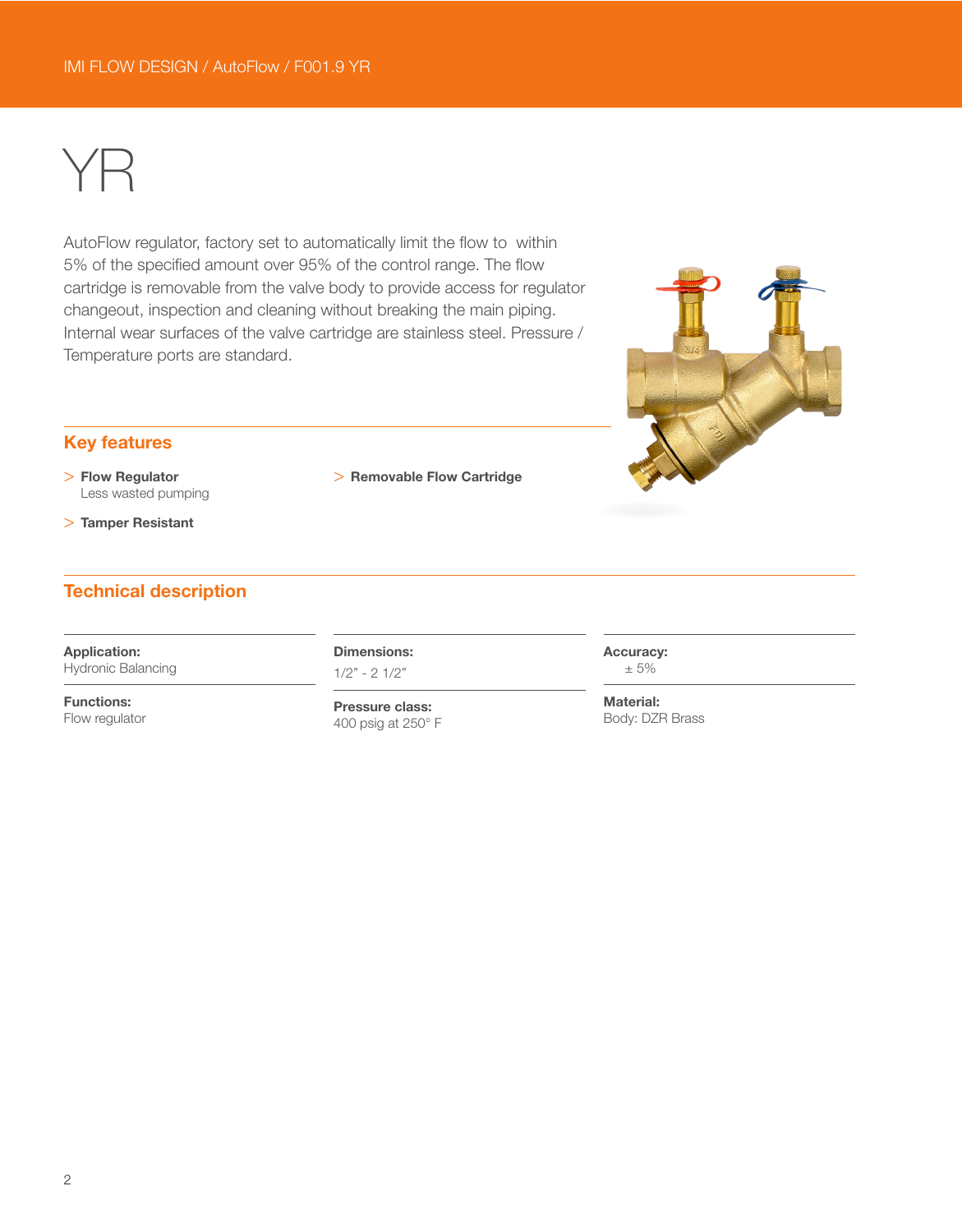#### Flow Rate

| <b>Size</b>   | psid Range | Flow Rate (gpm)                                                                                                                   |  |  |  |  |  |
|---------------|------------|-----------------------------------------------------------------------------------------------------------------------------------|--|--|--|--|--|
| $1/2" - 3/4"$ | $2 - 32$   | 0.33, 0.5, 0.67, 0.75, 0.88, 1.0, 1.1, 1.25, 1.5, 1.75, 2.0, 2.25, 2.5, 3.0, 3.5, 4.0, 4.5, 5.0, 6.0, 7.0, 8.0                    |  |  |  |  |  |
|               | $5 - 60$   | 1.0, 1.5, 2.0, 2.5, 3.0, 4.0, 5.0, 6.0, 7.0, 8.0, 9.0, 10, 11, 12                                                                 |  |  |  |  |  |
| $1" - 11/4"$  | $2 - 32$   | 0.5, 0.75, 1.0, 1.25, 1.5, 1.75, 2.0, 2.25, 2.5, 3.0, 3.5, 4.0, 4.5, 5.0, 6.0, 7.0, 8.0, 9.0, 10, 11, 12, 13, 14, 15, 16, 17, 18  |  |  |  |  |  |
|               | $5 - 60$   | 1.0, 1.5, 2.0, 2.5, 3.0, 4.0, 5.0, 6.0, 7.0, 8.0, 9.0, 10, 11, 12, 13, 14, 15, 16, 17, 18, 19, 20, 21, 22, 23, 24, 25, 26         |  |  |  |  |  |
| $11/2" - 2"$  | $2 - 32$   | 5.0, 6.0, 7.0, 8.0, 9.0, 10, 11, 12, 13, 14, 15, 16, 17, 18, 20, 22, 24, 26, 28, 30, 32, 34, 36, 38, 40, 42, 44, 46, 48, 50       |  |  |  |  |  |
|               | $5 - 60$   | 8.0, 9.0, 10, 11, 12, 13, 14, 15, 16, 17, 18, 19, 20, 21, 22, 23, 24, 25, 26, 28, 30, 32, 34, 36, 38, 40, 42, 44, 46, 48, 50, 52, |  |  |  |  |  |
|               |            | 54, 56, 58, 60, 62, 64, 66, 68, 70                                                                                                |  |  |  |  |  |
| 212"          | $2 - 32$   | 9.0, 10, 11, 12, 13, 14, 15, 16, 17, 18, 20, 22, 24, 26, 28, 30, 32, 34, 36, 38, 40, 42, 44, 46, 48, 50, 52, 56, 60, 64, 68, 72,  |  |  |  |  |  |
|               |            | 76.80                                                                                                                             |  |  |  |  |  |
|               | $5 - 60$   | 13, 14, 15, 16, 17, 18, 19, 20, 21, 22, 23, 24, 25, 26, 28, 30, 32, 34, 36, 38, 40, 42, 44, 46, 48, 50, 52, 54, 56, 58, 60, 62,   |  |  |  |  |  |
|               |            | 64, 66, 68, 70, 72, 76, 80, 84, 88, 92, 96, 100, 104, 108, 112, 116, 120                                                          |  |  |  |  |  |
|               |            |                                                                                                                                   |  |  |  |  |  |
| <b>Size</b>   | kPa Range  | Flow Rate (lps)                                                                                                                   |  |  |  |  |  |
| $15 - 20$ mm  | $14 - 220$ | 0.02, 0.03, 0.04, 0.05, 0.06, 0.06, 0.07, 0.08, 0.09, 0.11, 0.13, 0.14, 0.16, 0.19, 0.22, 0.25, 0.28, 0.32, 0.38, 0.44, 0.50      |  |  |  |  |  |
|               | $35 - 414$ | 0.06, 0.09, 0.13, 0.16, 0.19, 0.25, 0.32, 0.38, 0.44, 0.50, 0.57, 0.63, 0.69, 0.76                                                |  |  |  |  |  |
| 25 - 32 mm    | $14 - 220$ | 0.03, 0.05, 0.06, 0.08, 0.09, 0.11, 0.13, 0.14, 0.16, 0.19, 0.22, 0.25, 0.28, 0.32, 0.38, 0.44, 0.57, 0.63, 0.69, 0.76, 0.82,     |  |  |  |  |  |
|               |            | 0.88, 0.95, 1.01, 1.07, 1.14                                                                                                      |  |  |  |  |  |
|               | $35 - 414$ | 0.06, 0.09, 0.13, 0.16, 0.19, 0.25, 0.32, 0.38, 0.44, 0.50, 0.57, 0.63, 0.69, 0.76, 0.82, 0.88, 0.95, 1.01, 1.07, 1.14, 1.20,     |  |  |  |  |  |
|               |            | 1.26, 1.32, 1.39, 1.45, 1.51, 1.58, 1.64, 1.70                                                                                    |  |  |  |  |  |
| $40 - 50$ mm  | $14 - 220$ | 0.32, 0.38, 0.44, 0.50, 0.57, 0.63, 0.69, 0.76, 0.82, 0.88, 0.95. 1.01, 1.14, 1.26, 1.39, 1.51, 1.64, 1.77, 1.89, 2.02, 2.15,     |  |  |  |  |  |
|               |            | 2.27, 2.40, 2.52, 265, 2.78, 2.90, 3.03, 3.15                                                                                     |  |  |  |  |  |
|               | $35 - 414$ | 0.50, 0.57, 0.63, 0.69, 0.76, 0.82, 0.88, 0.95, 1.01, 10.7, 1.14, 1.20, 1.26, 1.32, 1.39, 1.45, 1.51, 1.58, 1.64, 1.77, 1.89,     |  |  |  |  |  |
|               |            | 2.02, 2.15, 2.27, 2.40, 2.52, 2.65, 2.78, 2.90, 3.03, 3.15, 3.28, 3.41, 3.53, 3.66, 3.79, 3.91, 4.04, 4.16, 4.29, 4.42            |  |  |  |  |  |
|               |            |                                                                                                                                   |  |  |  |  |  |
| 65 mm         | $14 - 220$ | 0.57, 0.63, 0.69, 0.76, 0.82, 0.88, 0.95, 1.01, 1.07, 1.14, 1.26, 1.39, 1.51, 1.64, 1.77, 1.89, 2.02, 2.15, 2.27, 2.40, 2.52,     |  |  |  |  |  |
|               |            | 2.65, 2.78, 2.90, 3.03, 3.15, 3.28, 3.53, 3.79, 4.04, 4.29, 4.54, 4.79, 5.05                                                      |  |  |  |  |  |
|               | $35 - 414$ | 0.82, 0.88, 0.95, 1.01, 1.07, 1.14, 1.20, 1.26, 1.32, 1.39, 1.45, 1.51, 1.58, 1.64, 1.77, 1.89, 2.02, 2.15, 2.27, 2.40, 2.52,     |  |  |  |  |  |
|               |            | 2.65, 2.78, 2.90, 3.03 3.15, 3.28, 3.41, 3.53, 3.66, 3.79, 3.91, 4.04, 4.16, 4.29, 4.42, 4.54, 4.79, 5.05, 5.30, 5.55, 5.80,      |  |  |  |  |  |
|               |            | 6.06, 6.31, 6.56, 6.81, 7.07, 7.32, 7.57                                                                                          |  |  |  |  |  |

#### Articles



| <b>Nominal Dimensions &amp; Weights / Cv Rates</b> | $2 - 32$ | Maximum gpm (lps*)<br>Control Range psid (kPa)<br>5.60 |              |              |              |             |               |               |              |           |
|----------------------------------------------------|----------|--------------------------------------------------------|--------------|--------------|--------------|-------------|---------------|---------------|--------------|-----------|
|                                                    | Size     |                                                        |              |              |              |             |               |               |              |           |
| Model                                              |          | in. $/$ (mm)                                           | A            | B            | C            | D           | Weight        | $Cv$ ( $Kv$ ) | $(14 - 220)$ | (35-414)  |
| <b>YR0050S</b>                                     | 1/2      | (15)                                                   | (93)<br>3.7  | (59)<br>2.3  | 1.9(49)      | 2.2(55)     | 0.9(0.41)     | 7.6<br>(55)   | 8<br>(.5)    | 12(0.8)   |
| <b>YR0050F</b>                                     | 1/2      | (15)                                                   | (101)<br>4.0 | (64)<br>2.5  | 1.9(49)      | 2.2(55)     | 0.9(0.41)     | 7.6<br>(55)   | (.5)<br>8    | 12(.8)    |
| <b>YR0075S</b>                                     | 3/4      | (20)                                                   | (103)<br>4.1 | (63)<br>2.5  | 1.9(49)      | 2.2(55)     | $1.1$ (.45)   | 8.7<br>(55)   | 8<br>(.5)    | 12(0.8)   |
| <b>YR0075F</b>                                     | 3/4      | (20)                                                   | 4.2 (106)    | (67)<br>2.6  | 1.9(49)      | 2.2(55)     | $1.1$ (.45)   | 8.7<br>(55)   | (.5)<br>8    | 12(0.8)   |
| YR0100S                                            |          | (25)                                                   | 5.3 (136)    | 3.2<br>(80)  | 2.5<br>(64)  | 2.3(58)     | (.86)<br>1.9  | 15.3 (58)     | 18(1.1)      | 26(1.6)   |
| <b>YR0100F</b>                                     |          | (25)                                                   | 5.5(140)     | (86)<br>3.4  | 2.5(64)      | 2.3(58)     | 1.9(0.86)     | 15.3 (58)     | 18(1.1)      | 26(1.6)   |
| <b>YR0125F</b>                                     |          | 11/4(32)                                               | 5.8(148)     | (90)<br>3.6  | 2.5<br>(64)  | (80)<br>3.1 | $2.1$ (.95)   | 15.2 (80)     | 18(1.1)      | 26(1.6)   |
| <b>YR0150F</b>                                     |          | 11/2(40)                                               | (177)<br>7.0 | 5.3(134)     | (104)<br>4.1 | (64)<br>2.5 | (1.81)<br>4.0 | 38.7 (64)     | 50 (3.2)     | 70 (4.4)  |
| <b>YR0200F</b>                                     | 2        | (50)                                                   | 7.1 (179)    | (140)<br>5.5 | (104)<br>4.1 | (70)<br>2.8 | 6.0(2.04)     | 42.1 (70)     | 50 (3.2)     | 70 (4.4)  |
| <b>YR0250F</b>                                     |          | 21/2(65)                                               | (230)<br>9.0 | (177)<br>7.0 | 5.2(132)     | 2.9(73)     | 9.0(3.63)     | 87.2 (73)     | 50(5.0)      | 120 (7.6) |

#### Notes

Weights based on F X F connections and will vary with mixed options/connections.

All weights and dimensions are subject to minor changes.

Cv's based on component body without flow regulator.

1 1/4" - 2 1/2" available with sweat adapter

Available ISO7

3 ports only available

#### †For pump head calculations, add the indicated pressure drop of 4.6 ft (14 kPa) for 2-32 (14-220) or 11.6 ft (35 kPa) for 5-60 (35-414) to calculated drops for other components